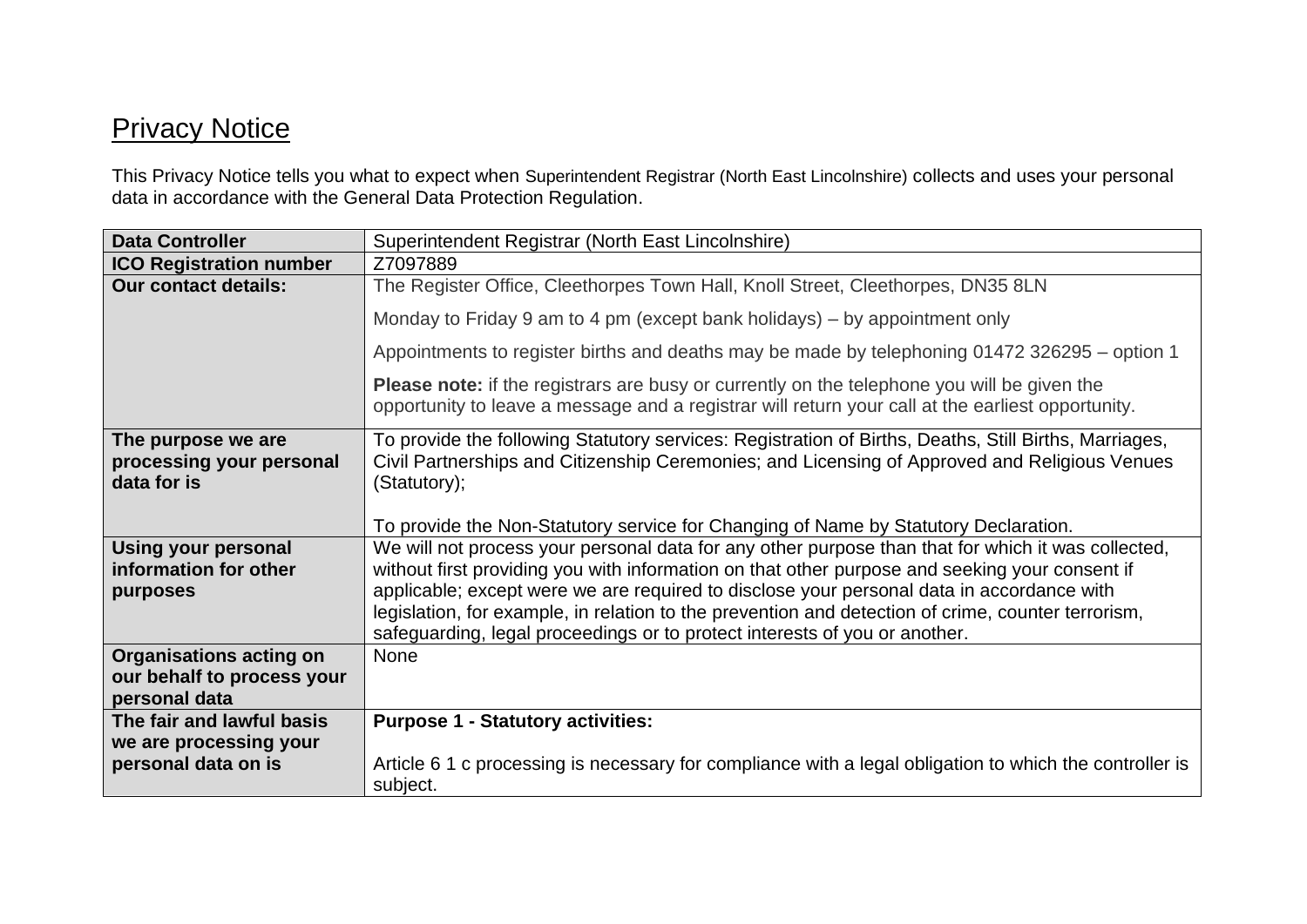|                                                                                                                              | Article 6.1 b processing is necessary for the performance of a contract to which the data subject is<br>party or in order to take steps at the request of the data subject prior to entering into a contract.<br>Article 9.2 g processing is necessary for reasons of substantial public interest, on the basis of<br>Union or Member State law which shall be proportionate to the aim pursued, respect the essence<br>of the right to data protection and provide for suitable and specific measures to safeguard the<br>fundamental rights and the interests of the data subject. |
|------------------------------------------------------------------------------------------------------------------------------|--------------------------------------------------------------------------------------------------------------------------------------------------------------------------------------------------------------------------------------------------------------------------------------------------------------------------------------------------------------------------------------------------------------------------------------------------------------------------------------------------------------------------------------------------------------------------------------|
|                                                                                                                              | <b>Purpose 2 - Non-statutory activities:</b>                                                                                                                                                                                                                                                                                                                                                                                                                                                                                                                                         |
|                                                                                                                              | Article 6.1 b processing is necessary for the performance of a contract to which the data subject is<br>party or in order to take steps at the request of the data subject prior to entering into a contract.                                                                                                                                                                                                                                                                                                                                                                        |
| Am I required to provide<br>the Council with my<br>personal data                                                             | Yes, when you have a statutory duty to register a birth, death, still birth marriage or civil<br>partnerships or when you attend a citizenship ceremony.                                                                                                                                                                                                                                                                                                                                                                                                                             |
| <b>Does the Council's</b><br>processing of my personal<br>data involve automated<br>decision-making, including<br>profiling? | <b>No</b>                                                                                                                                                                                                                                                                                                                                                                                                                                                                                                                                                                            |
| Can I withdraw my consent<br>for processing                                                                                  | No, as we are processing your personal data to comply with statutory obligations.                                                                                                                                                                                                                                                                                                                                                                                                                                                                                                    |
| Who we will share your<br>personal data with                                                                                 | 1. Family, associates and representatives of the person whose personal data we are processing;<br>2. Police Forces and law enforcement bodies;<br>Healthcare social and welfare organisations;<br>3.<br>Local and central government;<br>4.<br>Employees;<br>5.<br><b>Prosecuting Authorities;</b><br>6.<br>Courts, Coroners;<br>8. Registrar General for England and Wales;                                                                                                                                                                                                         |